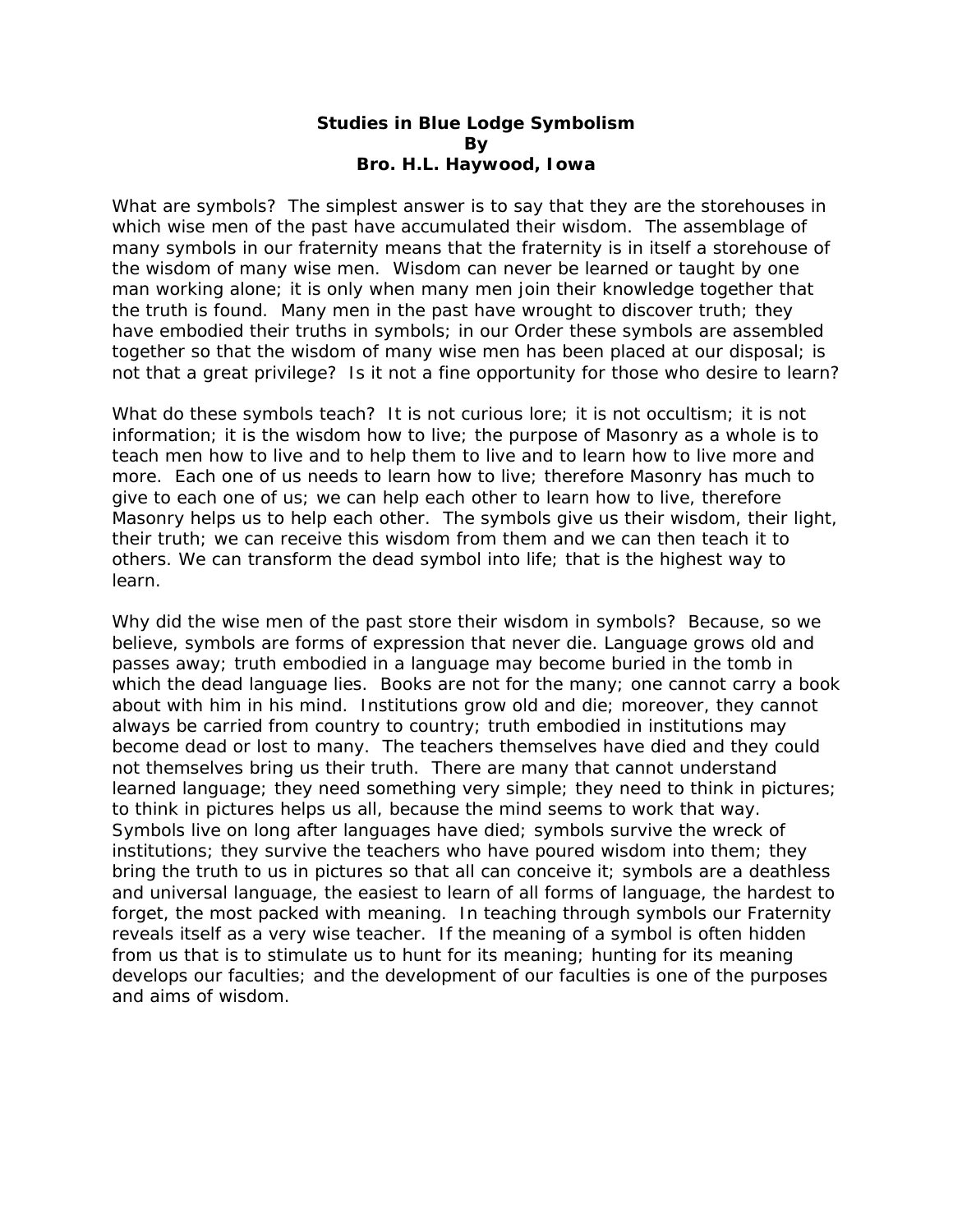To the man who has neither the eyes to see nor the will to work, Masonry seems to offer little; to him who will take the trouble to learn it has much to offer. Masonry holds rich gifts in its hands; are you willing to receive those gifts? You may if you are willing to study, to work, to develop. We have only that which we strive for; we possess only that which we earn; when truth is poured into a passive mind it is soon lost from that mind; when it is won by an active mind it becomes a part of that mind; when truth has become a part of the mind then is the mind truly cultured, for culture is that wisdom which has become a part of ourselves. Masonry helps to culture us by stimulating us to apply our mental powers to the study of those symbols in which many wise men have hidden truths so profound, so illuminating, so helpful, so packed with life. We ourselves, in this present hour, can best understand what symbols mean and how their meaning is to be discovered if we will turn to a few of them. Our selection may appear arbitrary, at first glance, but the meanings we shall win will fit themselves together into one lesson, into a truth that is one truth, the truth that wisdom is the learning how best to live, and that God helps each of us how best to live.

The beginning of wisdom is to develop ourselves; most of us have never discovered what are the possibilities of our own minds; we live poorly and meanly because we permit the highest powers to lie dormant; one is learning the wisdom of life when he strives to develop each power of himself to the uttermost. Of this the apron is the symbol. It means work; not manual work alone, but mental, and spiritual, and moral work also. The divinity of work; the divine necessity of work; the divine results of work; this is the truth taught us - through the apron. We are told that it is an older and nobler symbol than the Star, the Garter, the Roman Eagle. It is. God has been working from the beginning; to work is to do what God does; to do what God does is life. The apron teaches us one of the secrets of the divine life. It is not fame; it is not possessions; it is not pride, or lust for place or power; it is none of these things that deserve to stand as that which is the highest. The apron is higher than the symbols of these things because it is the symbol of the effort to develop ourselves; we can work on ourselves; we can work through ourselves; while we are working on and through ourselves we are then working to help others; to help others is God-like because God is always helping others. God Himself, in a certain deep sense, evermore wears the apron because He evermore works, works to help us, works to give us more and more life for evermore. What we make of ourselves is more important than what others make of us; how we use and develop ourselves is more important than what we possess or what reputation we may have. To work; to make the mind work, to make the body work, to make all things work together to give us life and to give others life, that is according to the will of God and the will of God is our life and our peace. He who wears the apron on his heart will become God-like because God's own heart is filled with labor on the behalf of all His worlds and all His children.

Many times our work asks of us that we sacrifice our ease, our pleasure, our place, or our money; he who is not willing to sacrifice the lesser for the sake of the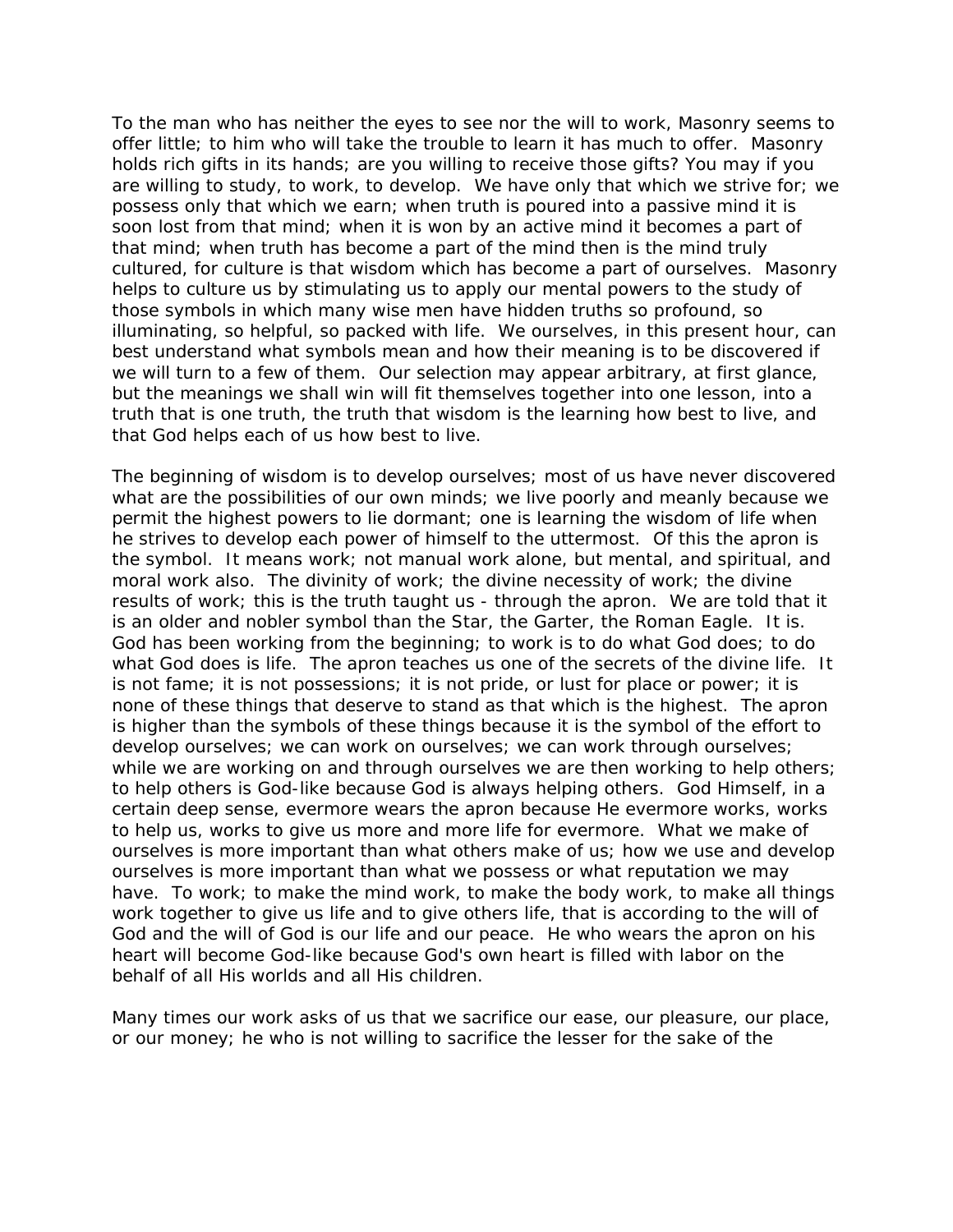greater has not yet learned wisdom; he does not yet know to live. Sacrifice is not to lessen our lives; it is to increase our lives; it surrenders the petty things in order that the greater things may more completely possess us; he who has become willing to give up the lower in order that the higher may be in him has learned wisdom, for wisdom is to learn how best to live.

The cross which appears so often through our ritual and in so many different forms has many different degrees of meaning but the one meaning running through all forms of the cross is that he who would learn to live must learn to surrender willingly the things that hinder life. Sacrifice, if we will but learn it, is our friend; it gives us more life and what gives us more life gives us more love and love is in itself friendship. The cross sometimes breaks the body in order that the soul may have its way; the cross sometimes bruises the mind in order that the spirit may more richly live; the cross helps while it seems to hinder; it heals when it seems to hurt. To learn to know when to sacrifice, how to sacrifice, what to sacrifice, and for what to sacrifice, that is wisdom, and wisdom is to know to live.

But life is not complete in any one of us; life lives in all men and each needs the life of all; when we share with others our life we are helping them to live; when we help others to live we become God-like because God continually gives life to all. Friendship is just the habit of giving our life to others; when we give our life away we possess more of it; the more we give the more we receive. This is the meaning of the clasped-hands, one of the most divine and beautiful of all our symbols. The life in me clasps hands with the life in you; my life joins its forces with your life; that makes more life. Brotherhood is the enrichment of life not for one's self alone but for all; brotherhood is God-like because God is the Great Brother of all men. His hands are clasped with ours and neither disaster nor death can break that clasp. When we clasp our brother's hand we clasp God's hand because God lives and works through our brother; when he clasps our hands he clasps God's hands because God lives and works through us. Brotherhood makes life rich, beautiful, and divine; brotherhood is the clearest revelation of God that we have. Brotherhood is love expressed toward our fellows; it is therefore divine because God is love.

Our system of symbols would be very incomplete if they did not give us this highest wisdom that God is love. The All-Seeing Eye reminds us that God sees far into the most secret depths of each of us; this means that God lives in us a part of our very selves else He could not know what is in us; God is love because He lives in each one of us. The altar reminds us that we can always and everywhere meet with God; He is never away from our hearts; He is never away from home; the human soul is His home. While we work, while we play, while we think, above all while we love, we are with Him; each moment can have its own altar; each place may have its shrine; the whole world is a meeting place between man and God; the whole earth may become an altar. The raising of the master in our third degree reminds us, depicts for us in an unforgettable symbol, that God is also eternal life; the master went into the grave but God went in after Him; we never die; there is no death; there is only change; we go on from life to life, ever and forever, and God ever helps us to go on from life to life. To know that God lives in us and that God is